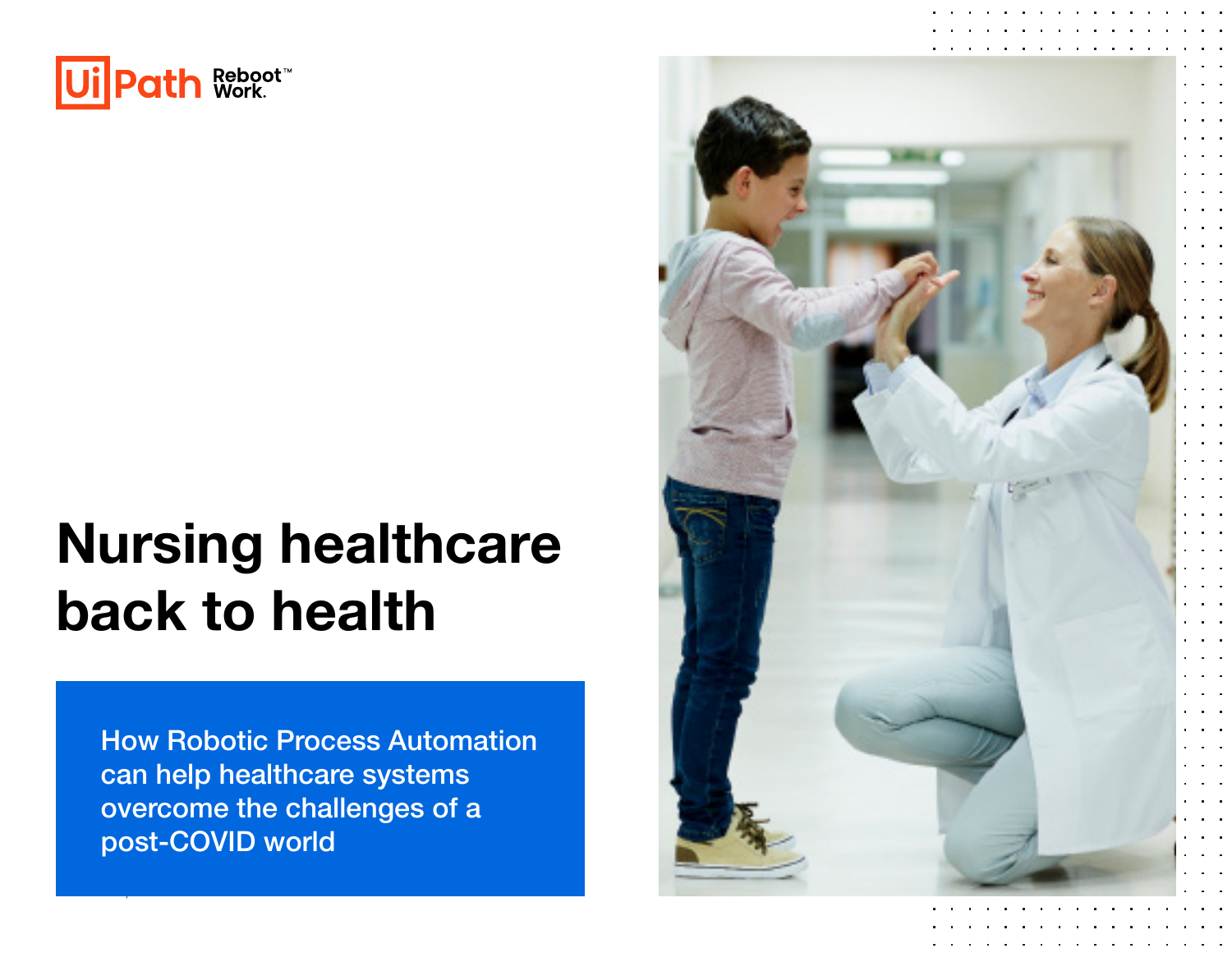## **Contents**

| 03 | Introduction                                |
|----|---------------------------------------------|
| 04 | The health of healthcare                    |
| 05 | How RPA proved itself in a crisis           |
| 09 | How RPA can nurse healthcare back to health |
| 13 | How to begin your healthcare RPA journey    |
| 15 | Overcoming challenges                       |
| 16 | Now is the time to automate                 |
| 17 | References                                  |

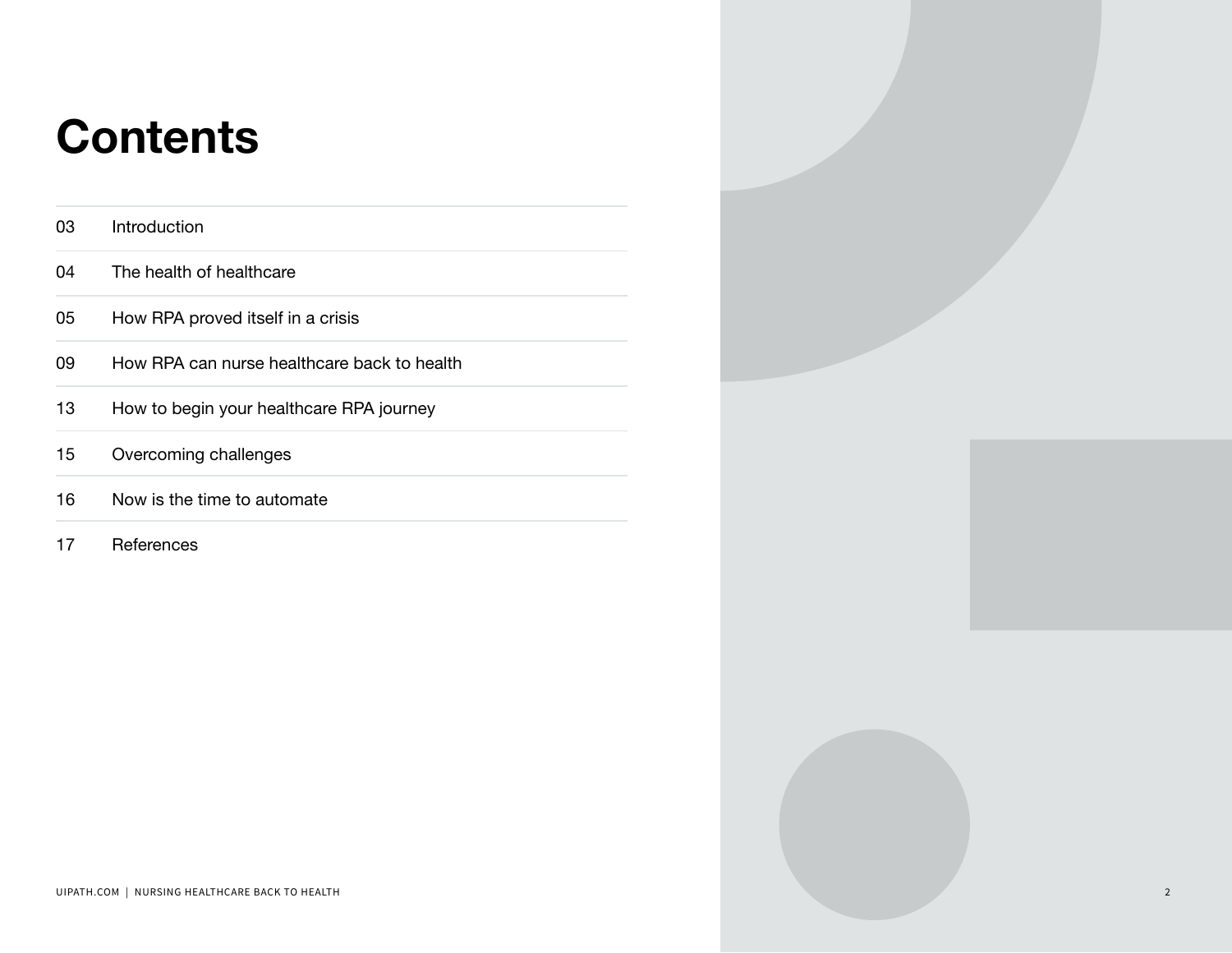## <span id="page-2-0"></span>Introduction

The world has changed forever. Historians will look back on the COVID-19 pandemic as one of the greatest turning points in the 21st century. It will rival the revolutions and wars of the preceding 100 years for its ability to cause disruption and destruction.

It will also be remembered for the way in which it drew people together to innovate, acting as a catalyst for change, unrivalled in our time. Millions have embarked on new working models, with half of Europeans operating from home in some way. [1](#page-16-0)

Vaccines have been created, manufactured and rolled out at an incredible pace. What once took years and decades to achieve was done in months. Healthcare systems across the

globe have been on the front line of treating patients and then administering jabs at a scale and speed never seen before.

However, this has come at a cost. Those very same systems that have helped us through are now in a precarious position. This report considers how Robotic Process Automation (RPA) can support them after the pandemic.

Be assured, while it does reference the role RPA has played in the last year, it isn't just about the tactical role robots have played at a time of huge stress. It aims to explore far more than that, outlining how healthcare leaders can use RPA in the coming years to catch-up and then accelerate.



3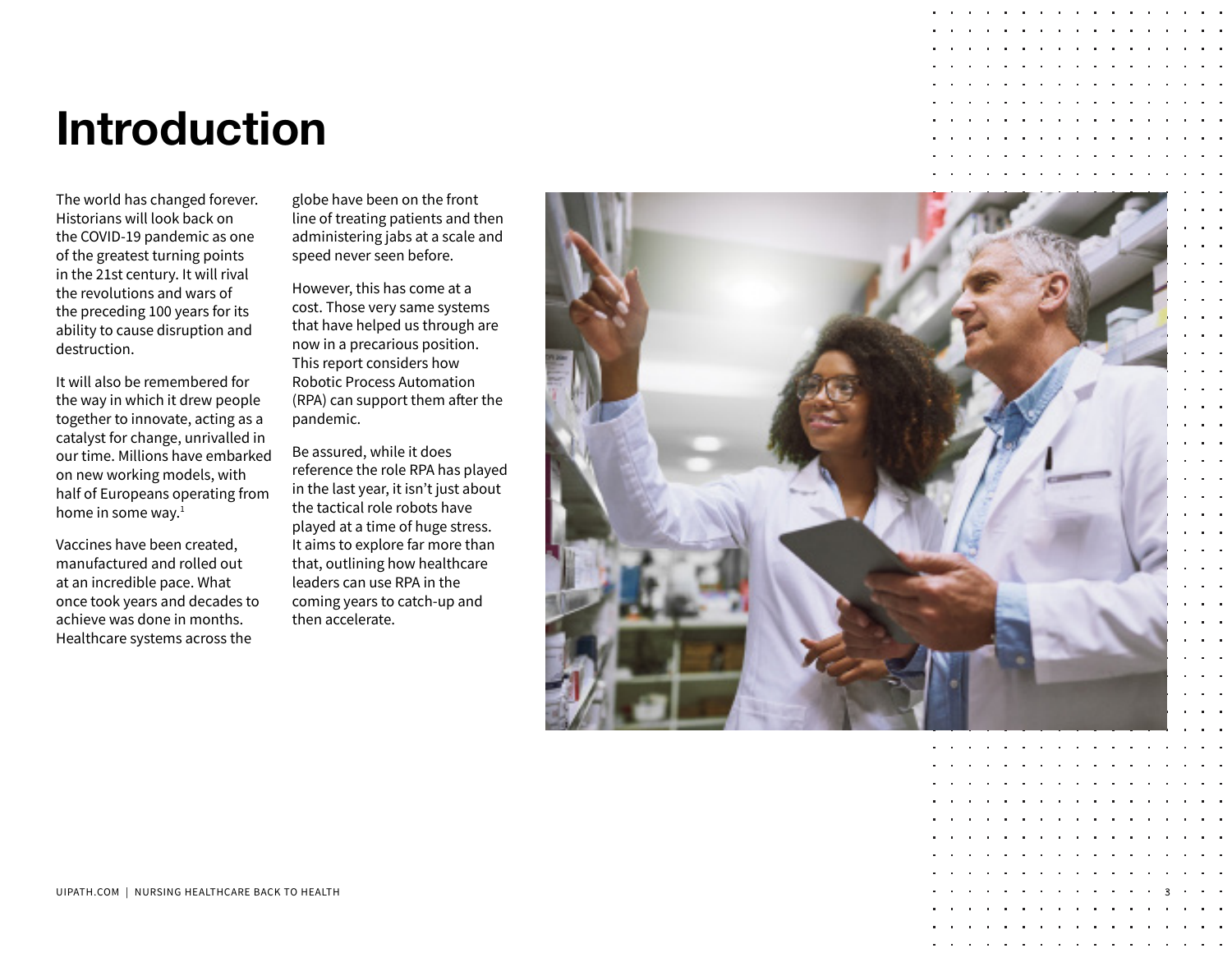### <span id="page-3-0"></span>The health of healthcare

Healthcare systems across the globe have suffered immensely in the last year or so, despite the investment made to cope with the pandemic. For example, the UK has pumped an extra £72.8 billion into the NHS<sup>2</sup>, but no amount of money can stop the strain it felt and the human toll it experienced. As of February 2021, at least 230 NHS staff have died from COVID-19.<sup>[3](#page-16-0)</sup> In the Nordics, 10,300 Swedish healthcare workers had the disease within the first few months of the pandemic[.4](#page-16-0)

Patients, according to Daniel Sokol, a medical ethicist and barrister, will also feel the strain. Writing for The BMJ in January 2021, he said, "Patients with, say, a brain tumour might have their operation delayed. The patient will continue to suffer from symptoms until the rescheduled operation and, by the time of surgery, the tumour may be inoperable."[5](#page-16-0) Making a global comparison, he added, "In the US, about 10,000 excess deaths from colorectal and breast cancer are predicted within the next 10 years because of delays in diagnosis."

However, it's not just the health of staff and patients that have been affected. Healthcare systems themselves have been close to the edge, with many saying the UK's NHS became overwhelmed in early 2021[.6](#page-16-0) According to Sokol, "Elective operations all but stopped in many hospitals and resources [were] reallocated towards the COVID-19 effort."

The same could be said in the Nordics. Another report from the BMJ said, "Health officials in Sweden have warned that intensive care units (ICUs) in and around Stockholm are under severe pressure and close to capacity for the first time during the pandemic."[7](#page-16-0)

The impact is that healthcare systems will need to play catchup all over Europe. This was a point underlined in March 2021 by Professor Marcel Levi, chief executive of the University College London Hospitals Trust. He argued that it could take "a very long time" to clear the backlog of routine surgery and procedures, which has built up because of cancellations during

the pandemic<sup>[8](#page-16-0)</sup>. In his view, COVID-19 nearly disabled the NHS.

Sweden has experienced a similar situation with waiting times for planned surgery increasing by three months by mid-2020.<sup>9</sup>

Dr. Andrew Goodall, NHS Wales Chief Executive, echoed this saying it would take "a number of years" to tackle the backlog caused by the pandemic.<sup>[10](#page-16-0)</sup> Furthermore, he warned any effort to bring down waiting lists was not as simple as "flicking a switch" and that "exhausted" staff would need time to "regather".[11](#page-16-0)

This really is a global problem. The Pan-European Commission on Health and Sustainable Development, convened by the World Health Organization said in March 2021 that many health systems in Europe have suffered "chronic underfunding and underinvestment in the health workforce," which left them struggling to cope with the COVID-19 pandemic.<sup>12</sup>

It's clear that global healthcare systems are now, operationally speaking, as ill as some of their patients. There are backlogs, staff are exhausted and resources are short. A healthcare think tank, The King's Fund, says the impact will be felt for decades, with 4.4 million people waiting for care in the UK alone.<sup>13</sup>

This presents a huge challenge – perhaps an even bigger one than the pandemic itself. How can healthcare systems catch up and deal with a

post-pandemic era, dealing with all the challenges they faced before, plus new ones? The answer won't be simple. It will require Herculean effort to solve such an intractable problem, making use of every lever governments and systems have at their disposal.

While RPA isn't a silver bullet, it can form an important part of a technological solution. It's been helping front line staff throughout the pandemic and could play a huge role in the coming months and years.

### Healthcare systems are playing catch-up all over Europe

This was a point underlined in March 2021 by Professor Marcel Levi, chief executive of the University College London Hospitals Trust. He argued that it could take "a very long time" to clear the backlog of routine surgery and procedures, which has built up because of cancellations during the pandemic.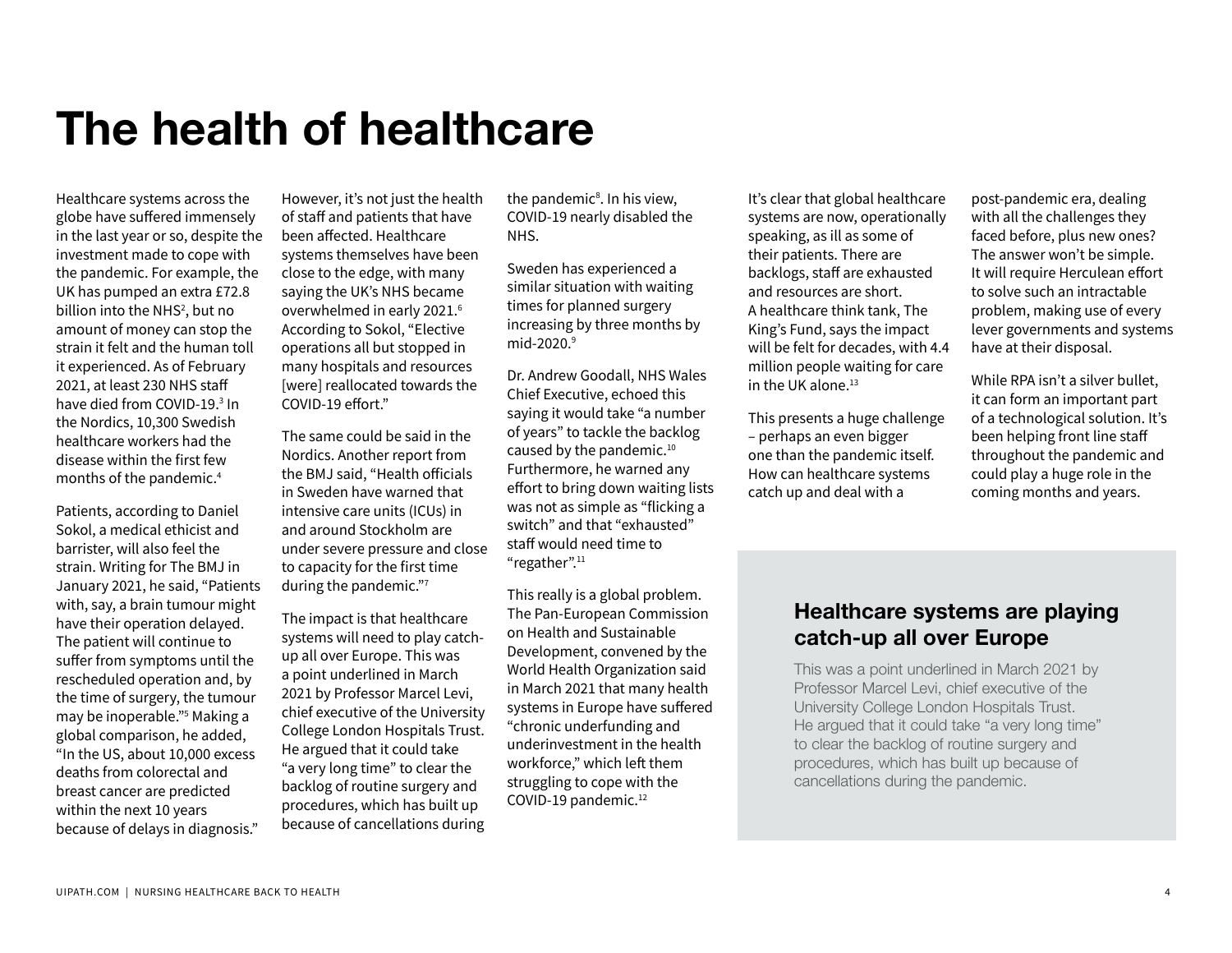## <span id="page-4-0"></span>How RPA proved itself in a crisis What is Robotic Process

When hospitals and the systems surrounding them were in the depths of the crisis, action was needed – fast. As the adage goes, necessity was the mother of invention. Moreover, when nurses needed to be with patients not paperwork, or processes needed managing effectively, robots were there to help. We'll never know how many lives they helped save by putting practitioners back on the front line, but their role can't be doubted.

So, what did they do and what can we learn from this as we look to the future? To follow are some fantastic examples of RPA making a huge difference when it really mattered. Robots kept staff on the front line, reduced waiting times, recruited experts and supported better procurement. Surely all factors that could help healthcare systems catch-up in the future?

#### **Mater Hospital, Dublin: keeping staff on the front line**

Located in the heart of the Irish capital, Mater Hospital first dealt with an epidemic in 1886 when it became the earliest hospital to be open 24 hours a day to care for cholera patients.<sup>[14](#page-16-0)</sup> Fast forward 135 years and it's become a poster child for the use of software robots.

As the pandemic unfolded, it needed to log COVID-19 test results in different systems to report to Infection Prevention and Control (IPC). Given the scale of testing, this was a huge task taking up to 50 per cent of a nurse's time. Created in 2003 to track the SARS outbreak, the main system is cumbersome and requires clinicians to log into the laboratory system, extract disease codes, and then open a data platform and manually enter results.

Early on in the pandemic, robots began doing this task. The information was processed in a fraction of the time nurses spent doing it, saving the infection control department three hours per day, 18 hours per week<sup>[15](#page-16-0)</sup> and 936 hours a year, while also eliminating human error.<sup>16</sup> They could then deliver essential services, including PPE training for nurses with COVID-19 patients.

Dara Ann O'Malley, clinical nurse manage, infection and prevention control at Mater, saw the robots in action. She joined a busy shift and needed to deal with a PPE crisis, leaving her unable to process test results that day. Luckily, the robots had started their work. She says, "They gave us the results when we needed them the most, which was so important."<sup>[17](#page-16-0)</sup>

## Automation (RPA)?

RPA is the technology that allows anyone today to configure computer software, or a "robot" to emulate and integrate the actions of a human interacting within digital systems to execute a business process. Put simply, the software operates a computer, mouse and keyboard like a human – but virtually. It reads and understands what's on the screen and does the copying and pasting. It enters data into databases, updates records and saves files. It's like having a virtual worker – and employees themselves can create robots for specific tasks they find repetitive and time consuming. The benefits are that those normally doing the screen work and admin can go and do more valuable things, such as being with patients instead of struggling with paperwork.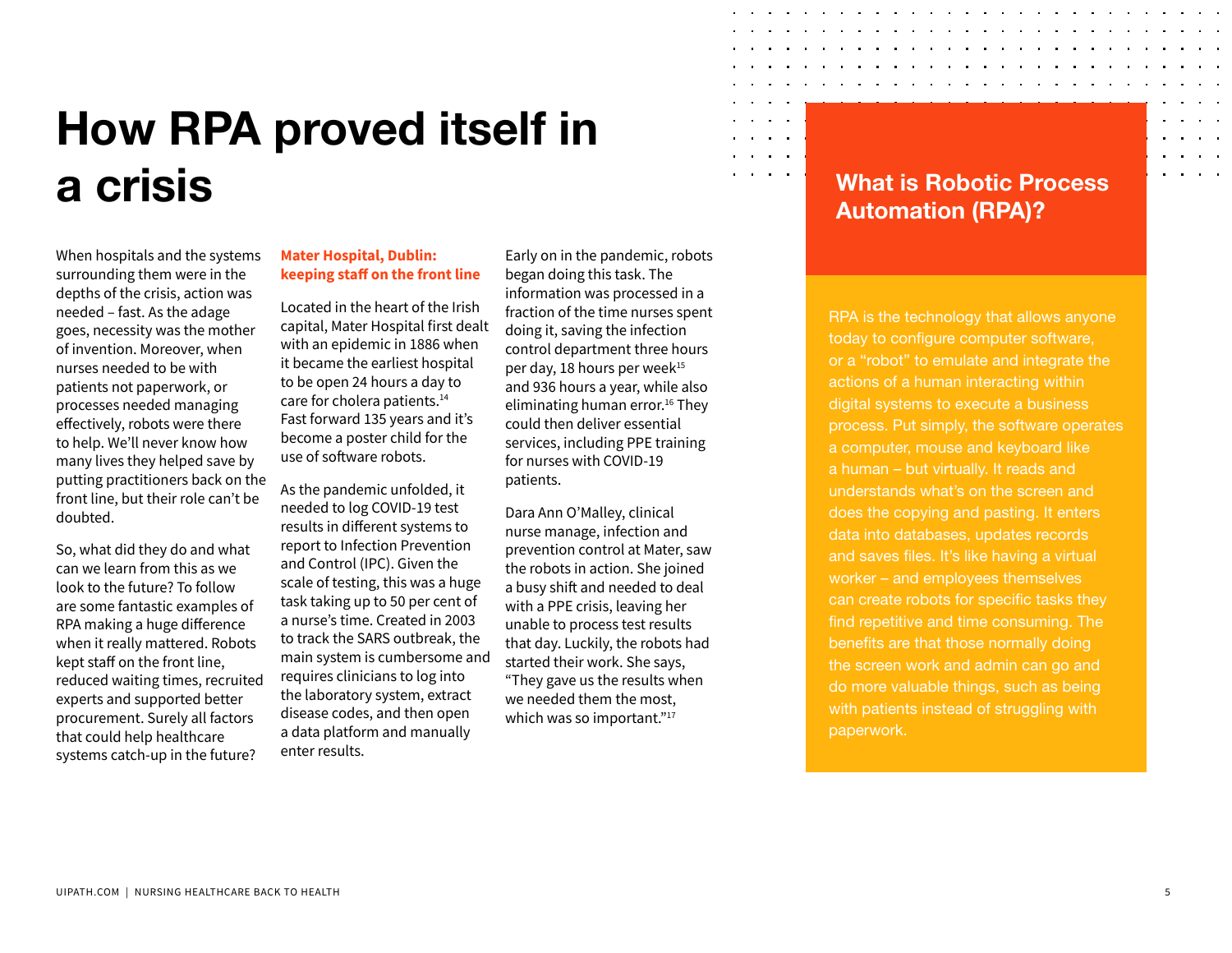While COVID-19 was certainly the trigger to use RPA, there was a bigger challenge to solve. Jincy Jerry, assistant director of nursing, infection and prevention and control at Mater, says, "Our team was on the lookout for a solution to lift the burden of our administrative work. The workload had trebled in the last five years due to a large number of patients admitted with transmissible infections."

Clearly, COVID-19 accelerated the use of RPA, but the need pre-existed the pandemic and will continue to manage data around drug-resistant microbes such a MRSA.[18](#page-16-0) In fact,

Jincy Jerry says, "The areas of application for this robot are endless. Any department, which spends a significant amount of time on a repetitive, administrative task could benefit." She points out that it's not just doctors and nurses that are supported. Those dealing with patient waiting lists could also benefit, paving the way for a quicker recovery from backlogs.[19](#page-16-0)

Ireland's Health Service Executive (HSE) is now supporting all hospitals to develop RPA to tackle administrative tasks. Beyond the pandemic, the likely impact could be significant.[20](#page-16-0)

#### **Cleveland Clinic: cutting waiting times**

If Mater is a prime example of keeping nurses with patients, then the Cleveland Clinic, based in Cleveland, Ohio, is an exemplar of cutting waiting times with RPA. It's a nonprofit multispecialty academic medical centre that integrates clinical and hospital care with research and education. It had already started its RPA journey in 2018, led by Bob Gross, senior director of revenue cycle transformation.

By December 2019, Gross and his team had completed two use cases – insurance verification and claim auditing – and had established an automation Center of Excellence (CoE). They were looking for new processes to automate. Then COVID-19 hit.

In March 2020, the US Centers for Disease Control (CDC) approved drive-through testing for the virus at hospitals like the Cleveland Clinic. The approved testing sites immediately began experiencing huge demand and long lines.

The testing protocol required a patient to be registered and for test kits to be correctly labelled for collection and reporting. During the first few days of testing, the manual nature of the process, in combination with human errors in printer routing and intense demand for testing, was contributing to sixhour waiting lines.

The Cleveland Clinic team knew they had to do something quickly to ease the congestion at test facilities and get patients

processed faster. They also wanted to make the registration and printing process as automated as possible, so untrained caregivers could augment staff as required, scaling testing capabilities.

Gross and his team decided to implement attended robots that would take over the registration and printing process once the human attendant had verified the patient's identity. While it typically took a human two to three minutes to execute these tasks, the robot could do it in fourteen to sixteen seconds. What's more, there were zero instances of labels being sent to the wrong printer. The result? Waiting times dropped, errors were reduced and backlogs cut.<sup>21</sup>

#### Mater Hospital, Dublin

The information was processed in a fraction of the time nurses spent doing it, saving the infection control department three hours per day, 18 hours per week and 936 hours a year, while also eliminating human error.

### Cleveland Clinic

While it typically took a human two to three minutes to execute these tasks, the robot could do it in fourteen to sixteen seconds.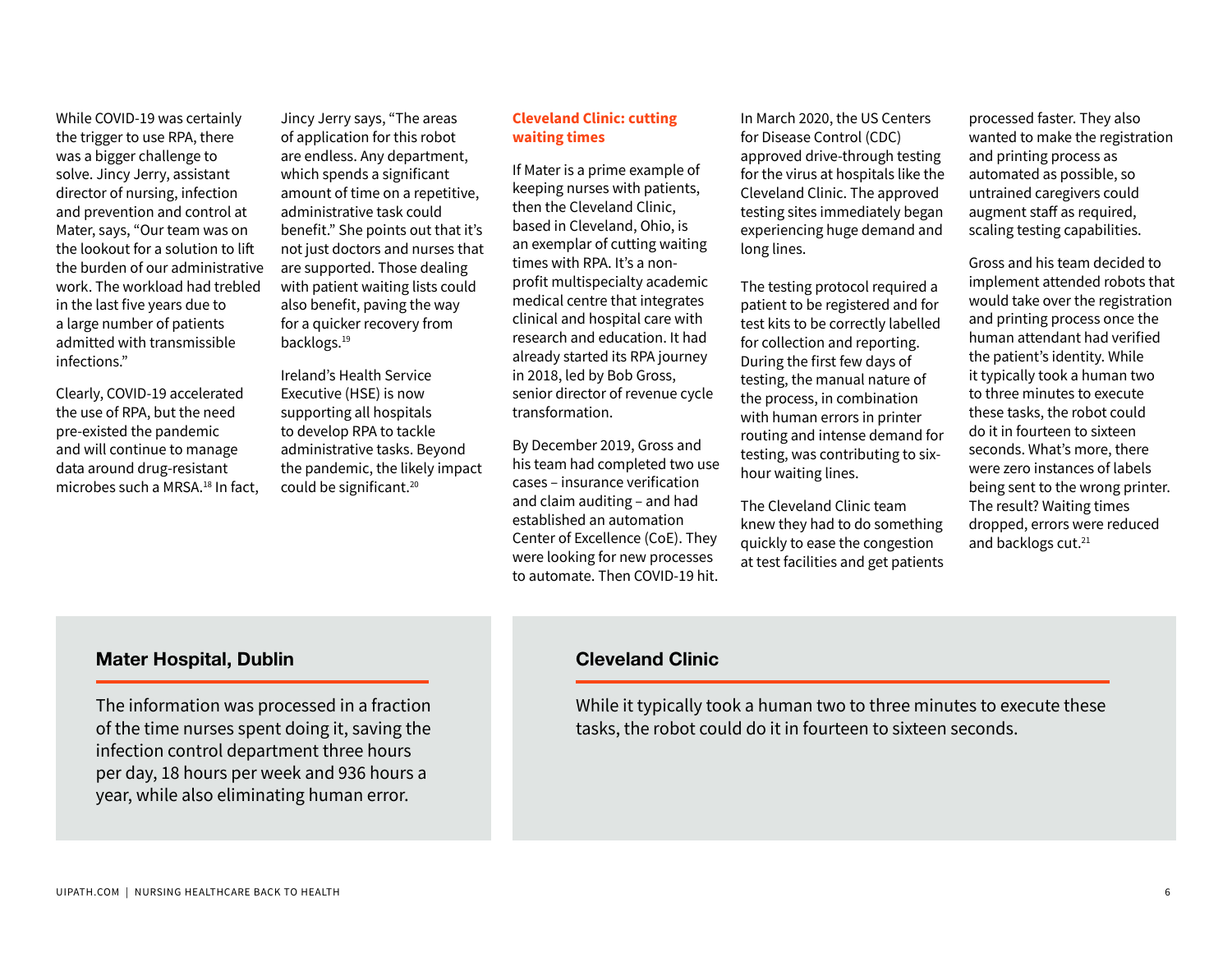#### **US Government: recruiting staff**

It's no secret that there are often shortages of healthcare staff. This has been exacerbated by the pandemic and will continue in the future. In the UK, there are 38,000 vacancies for nurses, which is almost 10 per cent of the workforce.<sup>[22](#page-15-0)</sup> In the US it's estimated to be over 400,000.<sup>[23](#page-16-0)</sup> Even before the pandemic, there was an expected shortfall of 15 million healthcare professionals globally by 2030[.24](#page-16-0)

In 2020, staff were needed – fast. In the US, states from Hawaii to New Hampshire loosened their licensing rules to give those

with clinical skill the ability to pitch in, such as allowing out-ofstate physicians to practice right away, asking retired physicians to volunteer, and more.<sup>25</sup>

However, before these volunteers could join healthcare workers on the front lines, there were some preliminary background processes that need to be completed such as criminal background checks and credential verification. Not only were those processes time consuming, but HR departments needed to scale immediately to process, and then on-board, the tens of

thousands who came forward and volunteered.

Once again, robots stepped in to run the background checks and upload data from applications into HR systems. Once a volunteer was ready to be onboarded, robots notified the relevant departments. Robots were even used to help assign volunteers to job areas based on employee needs.

As a result, the average time to process volunteers dropped from five days to four hours. Manual data input was cut by 35 per cent and – ultimately – more healthcare staff were hired.[26](#page-16-0)



### US Government

As a result, the average time to process volunteers dropped from five days to four hours. Manual data input was cut by 35 per cent and – ultimately – more healthcare staff were hired.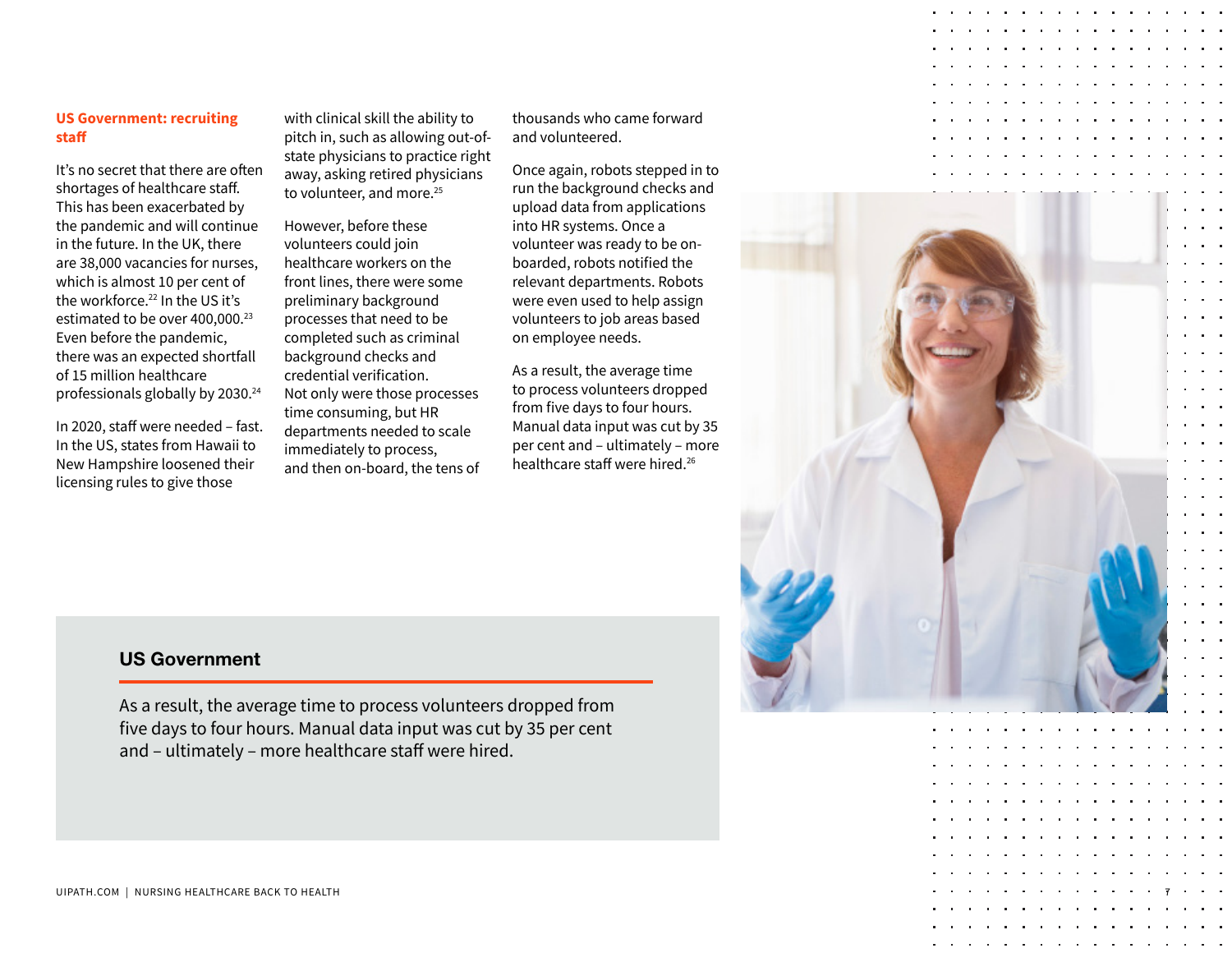#### **A large Canadian hospital: getting supplies**

To deal with COVID-19, hospitals needed more than expertise, time and people. They needed medical supplies. From PPE to medications – they were all required in high volumes and at speed.

This is a process handled by procurement departments, which are responsible for both the purchase and inventory of supplies. At the outbreak of the pandemic, the pressure on these teams was colossal. Not just because of the workload, but the very real threat of putting colleagues in danger if the right equipment wasn't available.

The procurement department at one major hospital in Canada dealt with medical

supply volumes that were ten to twenty times more than normal. This caused purchase backlogs and delivery delays throughout the hospital.

It used RPA to balance orders and inventory in real time. The automations not only helped relieve strain on the procurement staff, but also ensured requested medical supplies were delivered on time to the correct hospital storeroom.<sup>[27](#page-16-0)</sup>

With so many tactical use-cases now apparent, it's hard to foresee a future without robots considering the hard work still to do as healthcare systems repair themselves. The genie is out of the bottle.



8

### Canadian Hospital

The automations not only helped relieve strain on the procurement staff, but also ensured requested medical supplies were delivered on time to the correct hospital storeroom.27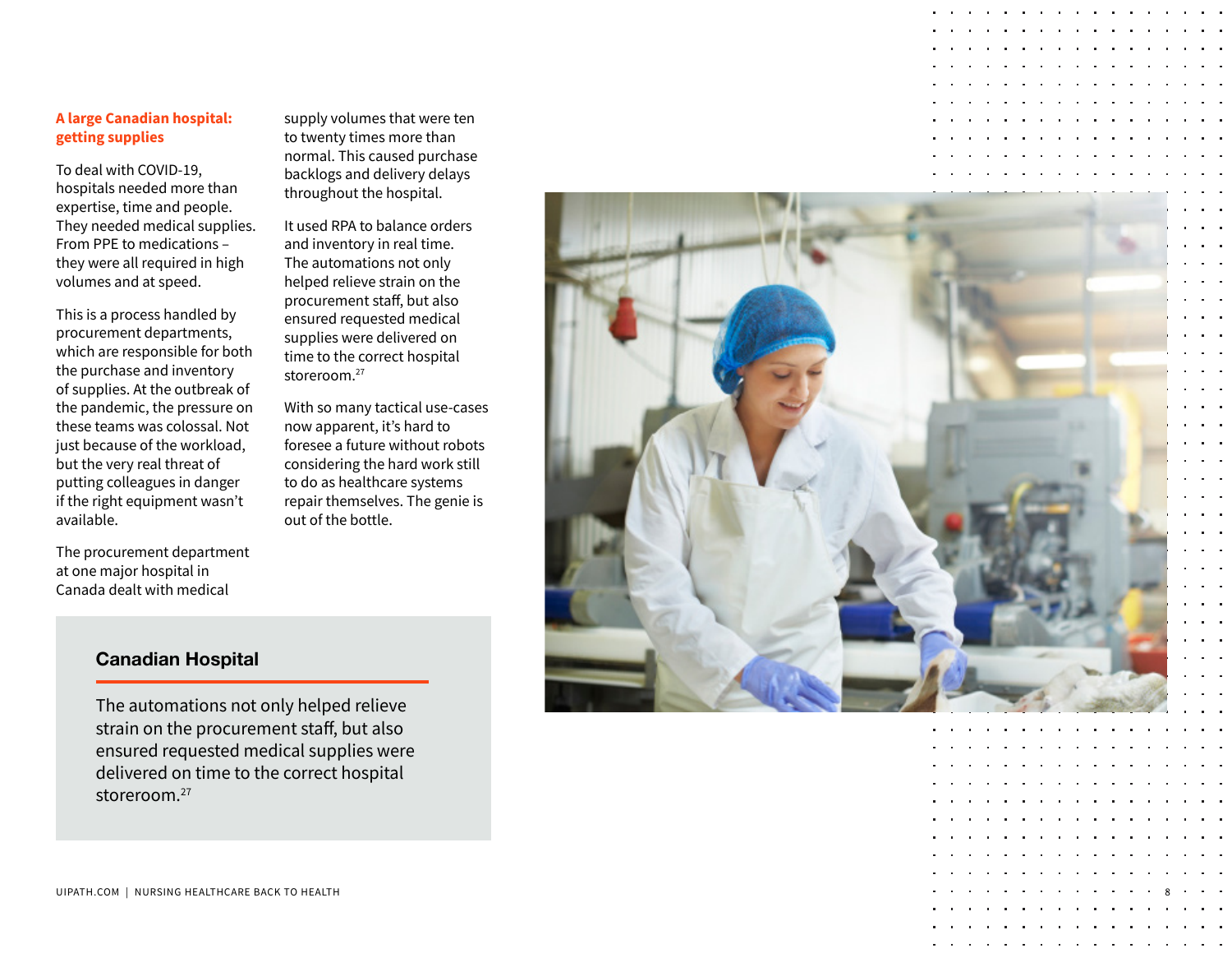## <span id="page-8-0"></span>How RPA can nurse healthcare back to health

As healthcare systems come out the other side of the pandemic and are nursed back to full strength, it's important to consider how RPA can become a strategic resource rather than a short-term, tactical and reactive response.

It would be crazy to have robots idly sitting waiting to respond to crises, like firefighters awaiting a blaze in a city. They need to be deployed strategically to solve systemic problems, more akin to fire prevention teams fixing potential flashpoints before they occur, and being part of the community.

This means considering ways to offer automation tools to everyone within a hospital, Trust or system, allowing the automation of everything possible as a way to deal with organisation-wide issues. Instead of thinking, "we need to speed up the reporting of infectious diseases," leaders should instead consider the wider challenge of dealing with endless paperwork and administrative tasks that sap energies and turn attention away from patient care.

If you can solve this systemic challenge by getting the staff to consider automation as part of their jobs, the impact will

be multiplied. This hands time back to staff to focus on patient care, safe in the knowledge that inventory and resources are managed, patient records are handled, appointments scheduled, and in private healthcare systems, billing and insurance claims paid.

Perhaps the best way to consider how to achieve this is by looking at how organisations were approaching RPA before the pandemic. This will illustrate how robots can become part of the overall system and not a knee-jerk reaction to an immediate problem.

Software Robots need to be deployed strategically to solve systemic problems, more akin to fire prevention teams fixing potential flashpoints before they occur, and being part of the community.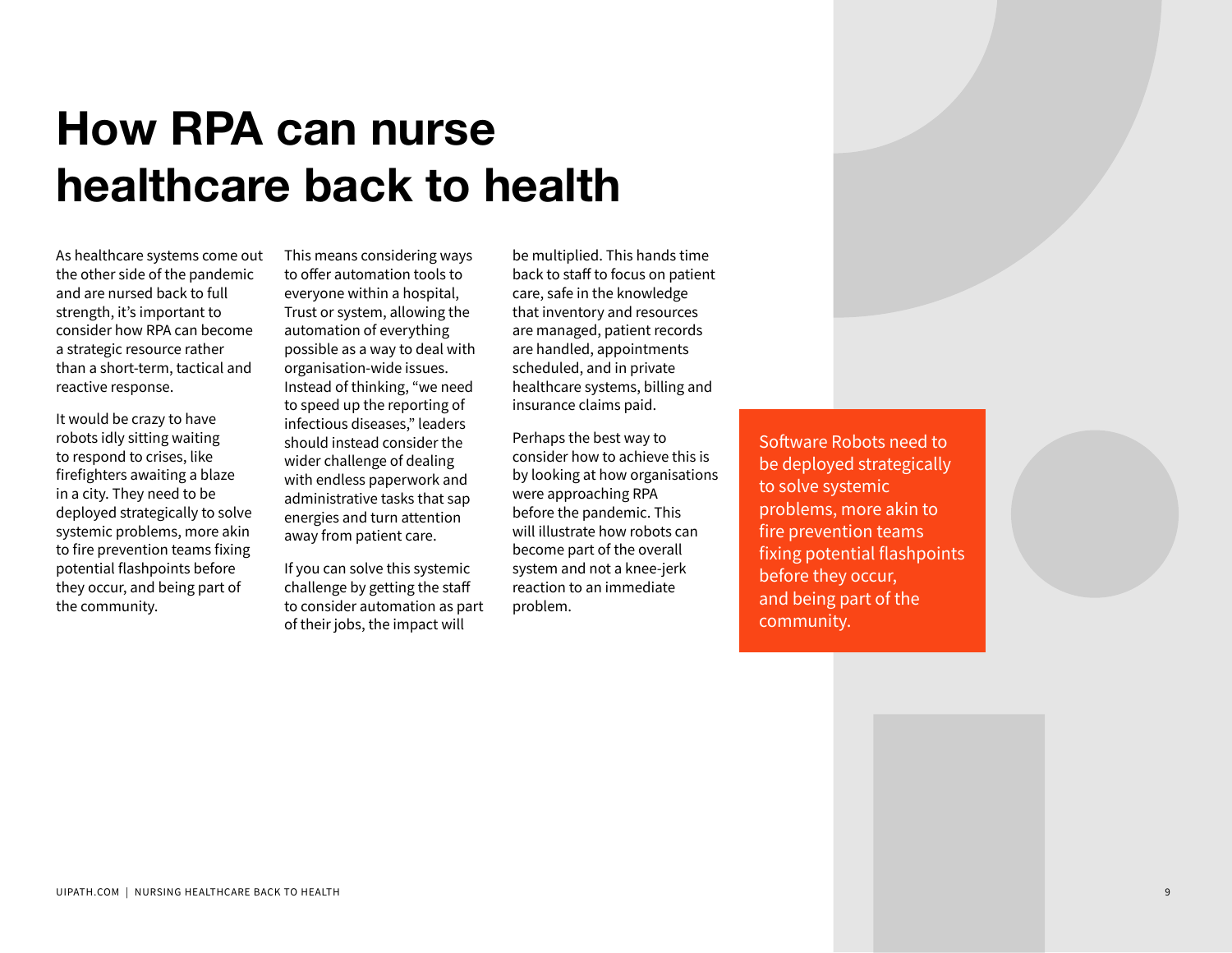#### **Helse Vest**

The Norwegian Helse Vest health authority has been working on an RPA roll out for some time. In doing so, it's been considering how to best cut out time-intensive and repetitive tasks across the organisation, not just in silos.

It owns and manages five health trusts in the western regions of Norway, Rogaland and Vestland. As a result, it cares for about a million residents as one of four regional health authorities in the country, answering directly to the Ministry of Health and Care Services.

The authority uses RPA to reduce the administrative burden on its doctors and nurses allowing them to spend more time with patients. Line

Fjeldstad, a midwife at Helse Vest, explains that robots have taken the "purely depreciative jobs" from nurses. Jobs that eat time but add little value.

One of the first processes automated related to prostate cancer patients. The same information about the patient is required in three different systems meaning doctors not just had to undertake data entry, but in triplicate.

A robot, which the team affectionately named Robbie Vest, took over and automatically updates all the relevant systems. What had taken doctors 10 minutes to complete manually now takes two, while also improving the quality of the reports. Alfred Honoré, Chief physician at Haukeland University Hospital, told Norwegian

medical journal, Dagens Medicin, "My workload is significantly reduced, while the quality of the data is better."

However, the work didn't stop there. A wide range of activities has been automated, including the collection of information on pregnant women as they prepare to give birth. Previously, the patient had to print off a long form, fill it in and physically return it to the hospital. This information then had to be entered into multiple systems. This was digitised and then Robbie was used to extract information and update systems, improving the experience for nurses and patients.

Gry Oberstad, a midwife at Helse Vest says, "Robbie saves us and the pregnant women both time and resources.

Previously, it took the equivalent of 1.5 staff members to handle the process and now it's all automated. The fact that the robot does the job ensures correct information and higher quality."

Today, Helse Vest has automated more than 50 processes and the team estimates that Robbie gives the authority's doctors and nurses more than 14,000 hours back each year. And while we can point to single use cases within the organisation as examples of RPA in action, the way it's used spreads throughout the entire organisation, illustrating a more strategic approach.<sup>28</sup>

### Helse Vest

What had taken doctors 10 minutes to complete manually now takes two, while also improving the quality of the reports.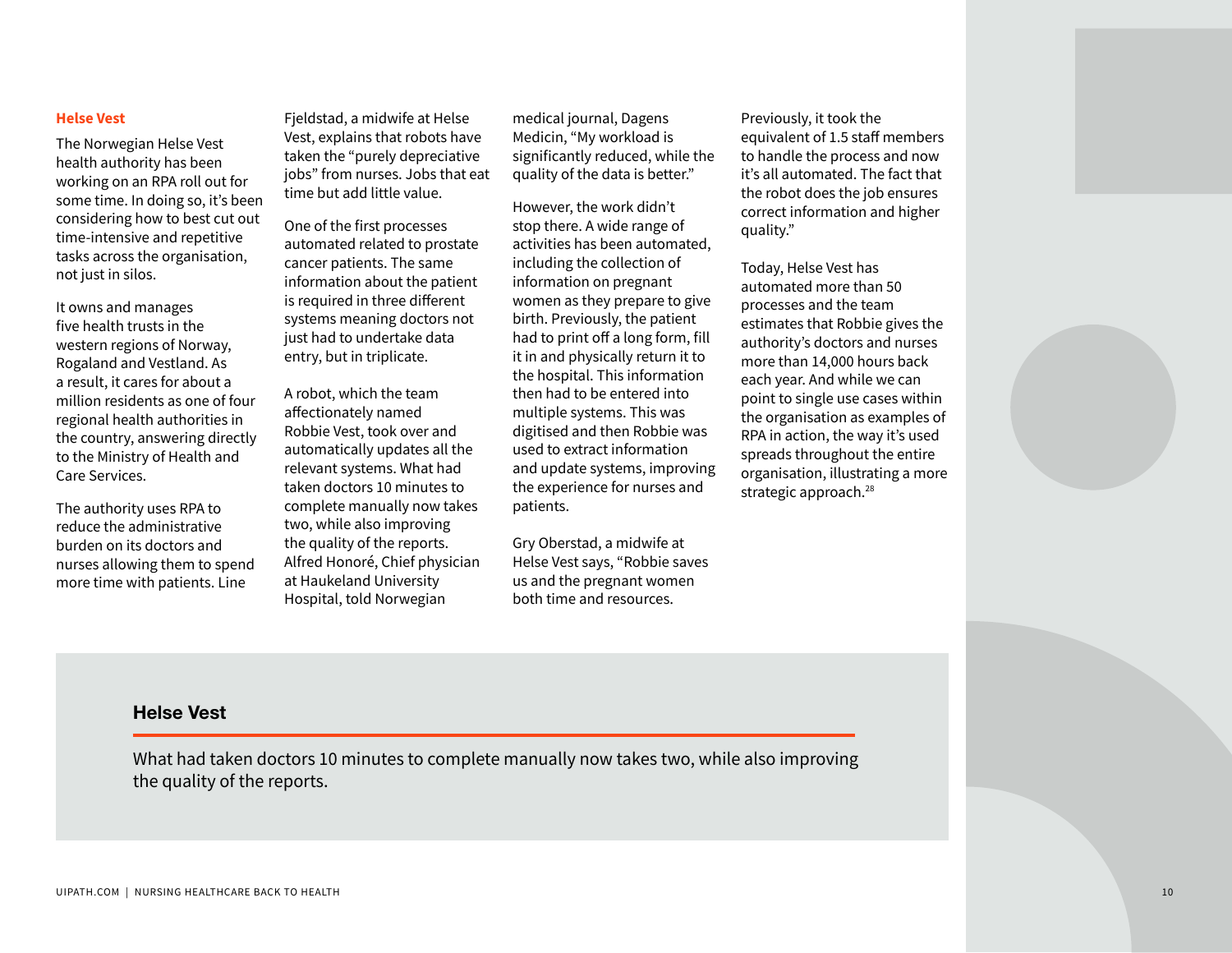#### **NHS SBS**

Another fantastic example of automation becoming strategically embedded is NHS Shared Business Services (NHS SBS). It delivers high-quality and cost-effective corporate services to the NHS, including finance and accounting, procurement, employment services and IT. In doing so, it's already using RPA extensively to create efficiencies and reduce costs.

Stephen Sutcliffe, Director of Finance and Accounting at NHS SBS explains: "Our strategy is centred around helping our NHS partners achieve greater efficiencies, save more time and money, and provide a better user experience for their employees than ever before. We aim to be as efficient as possible in everything we do,

and RPA has a significant role to play in this. It can carry out the mundane, repetitive tasks no one likes, while improving the accuracy and quality of financial processes. The exciting part is the time it frees to enable us to offer greater value to the NHS organisations that use our services."

There are around 850 separate financial processes carried out by NHS SBS, covering reconciliations, cash flow, invoice payment, debt collection and more. Since 2016, 250 of these processes have been handed to robots. This began with Freddie the tax robot.

By taking on these functions in the most efficient way possible, resources are saved that can be ploughed back into reducing waiting lists and backlogs.<sup>29</sup>



### NHS SBS

The exciting part is the time it frees to enable us to offer greater value to the NHS organisations that use our services.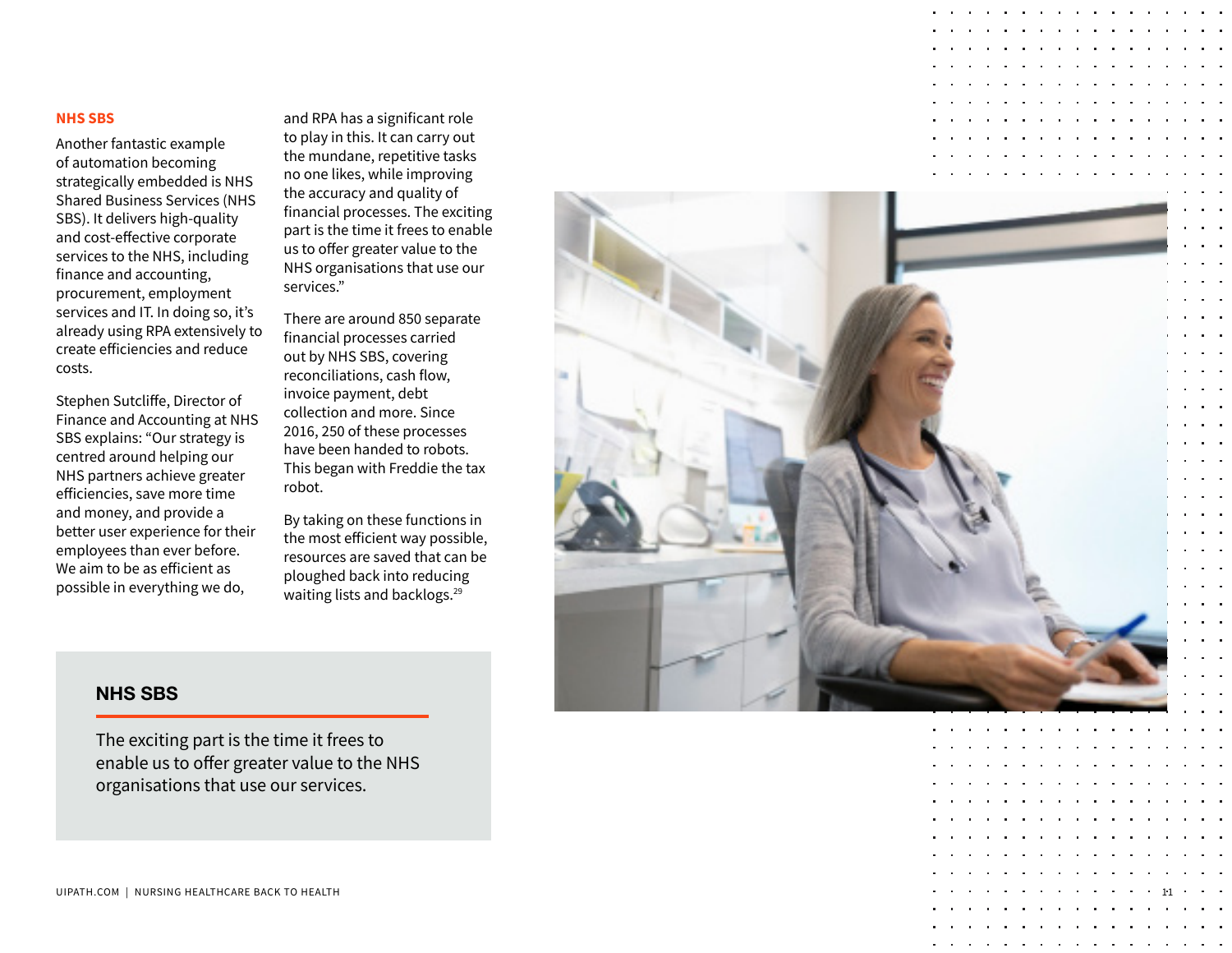#### **Max Healthcare**

Max Healthcare is one of the largest hospital networks in North India. As such, it deals with a lot of patient transaction data that needs to be processed on a daily basis. From recording customer details to claims processing and reconciliation of data for government health schemes, everything needs a high level of accuracy and efficiency. Manually processing such large volumes of information isn't just time consuming, it can also be prone to a lot of errors and security issues. This is an issue of strategic importance.

The team decided to implement RPA to handle this data more efficiently. "We deal with so much data here in our system," says Yogesh Sareen, CFO, Max Healthcare. "Every patient may have hundreds of interactions

or episodes within a day. SSo, reconciling all the data is really a tough task. With RPA we've been able to do things which would not have been humanly possible to do."

The key to success was selecting the right processes to automate. There's no point in automating a bad process, so the efficiency of existing processes became a focus to ensure greater accuracy and reduction in turnaround time.

In the first instance, a robot was developed to automate the manual claims process. This extracts customer related information from Outlook and PDF files, after which the data is populated in CSV format, finally integrating it with a database. The scale of the automation makes it strategically important across the organisation.

In total, RPA has cut turnaround time by 50 per cent and saved up to 75 per cent of the time taken to process health scheme data. It has also improved security and compliance while boosting employee experience.<sup>30</sup>

It's clear that robots can have a huge impact on the healthcare system. Granted, they can't provide patient care themselves. However, they can free expert healthcare professionals to do so. It achieves this by taking away the background admin and process. Taken as a whole, this creates huge efficiency, accuracy, focus and the ability to begin repairing the damage done by the pandemic.



### Max Healthcare

In total, RPA has cut turnaround time by 50 per cent and saved up to 75 per cent of the time taken to process health scheme data.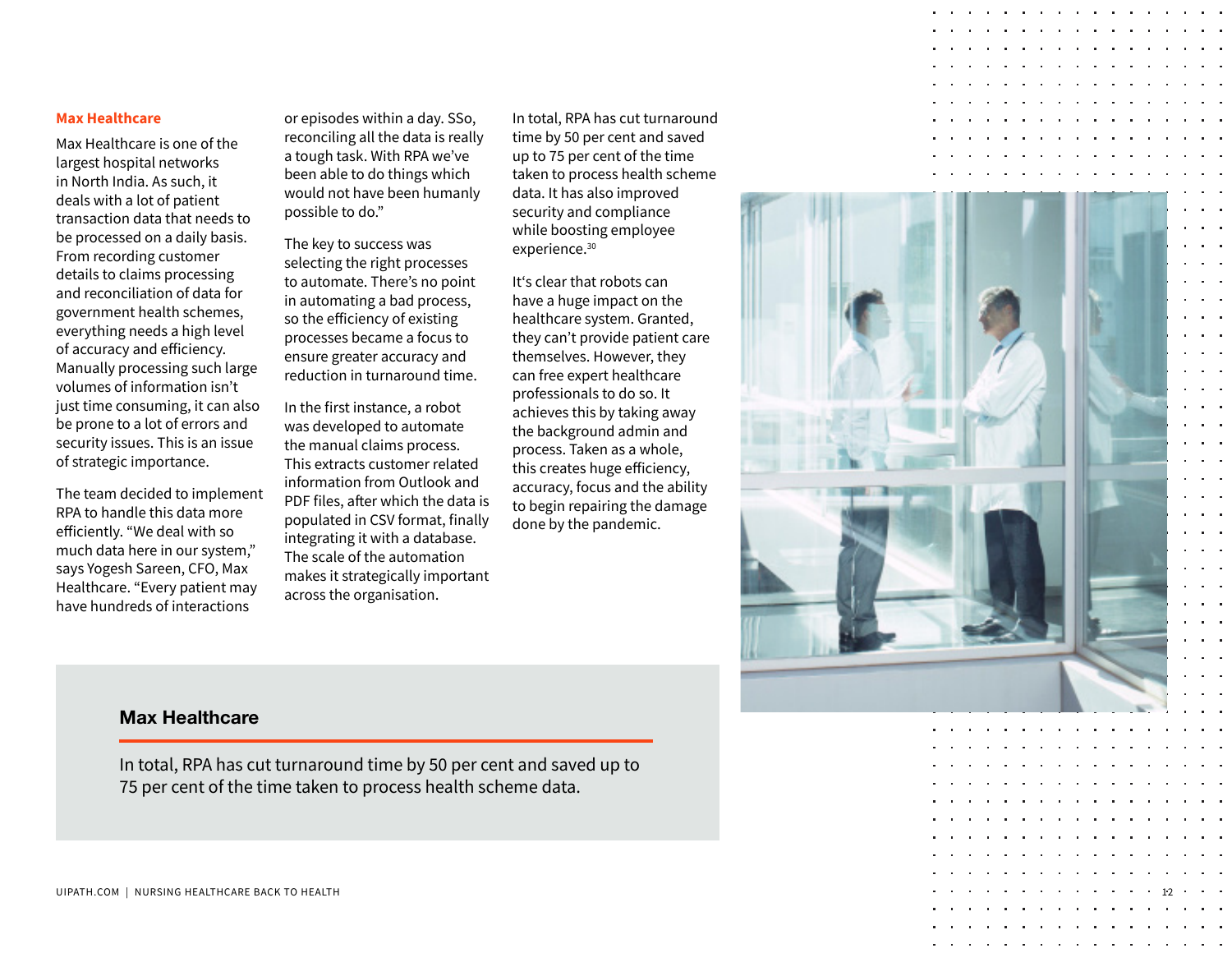## <span id="page-12-0"></span>How to begin your healthcare RPA journey

If RPA is, therefore, a major part of the solution, where do health leaders start? How can they begin to consider the use of a technology that until recently has often been misunderstood or overlooked?

It can be a challenge. There are literally thousands of processes taking place within every healthcare organisation on a daily basis. Many are highly suited for RPA. Many are not. The ideal process will be high-volume, rulesbased and repetitive, requiring a good deal of human input to complete.

Perhaps the best way to get going is to avoid the urge to immediately pick out single processes and tactically automate them. To gain the best results from RPA, leaders need to step back and take an overarching view.

#### **Step one: get started**

This is all about laying the foundations you'll need to move forward on a transformative RPA initiative.

• **Rally your troops:** to truly embed RPA on the scale of a hospital or group of providers, you'll need a team to own the initiative with a senior sponsor. As a healthcare leader, you don't need to understand how the technology works, you just need to champion those who do.

- **Complete a great proof of concept:** wider management teams want assurance of value before committing – so give them the proof they need.
- **Build your teams and approaches:** get your traveling companions together (that is, your RPA talent) and set up your Centre of Excellence (CoE).
- **Ensure the team picks the right platform:** equip your team by selecting the right RPA platform and ensuring they develop an implementation framework. For example, create rules about who can suggest automations, who creates, approves and monitors them.

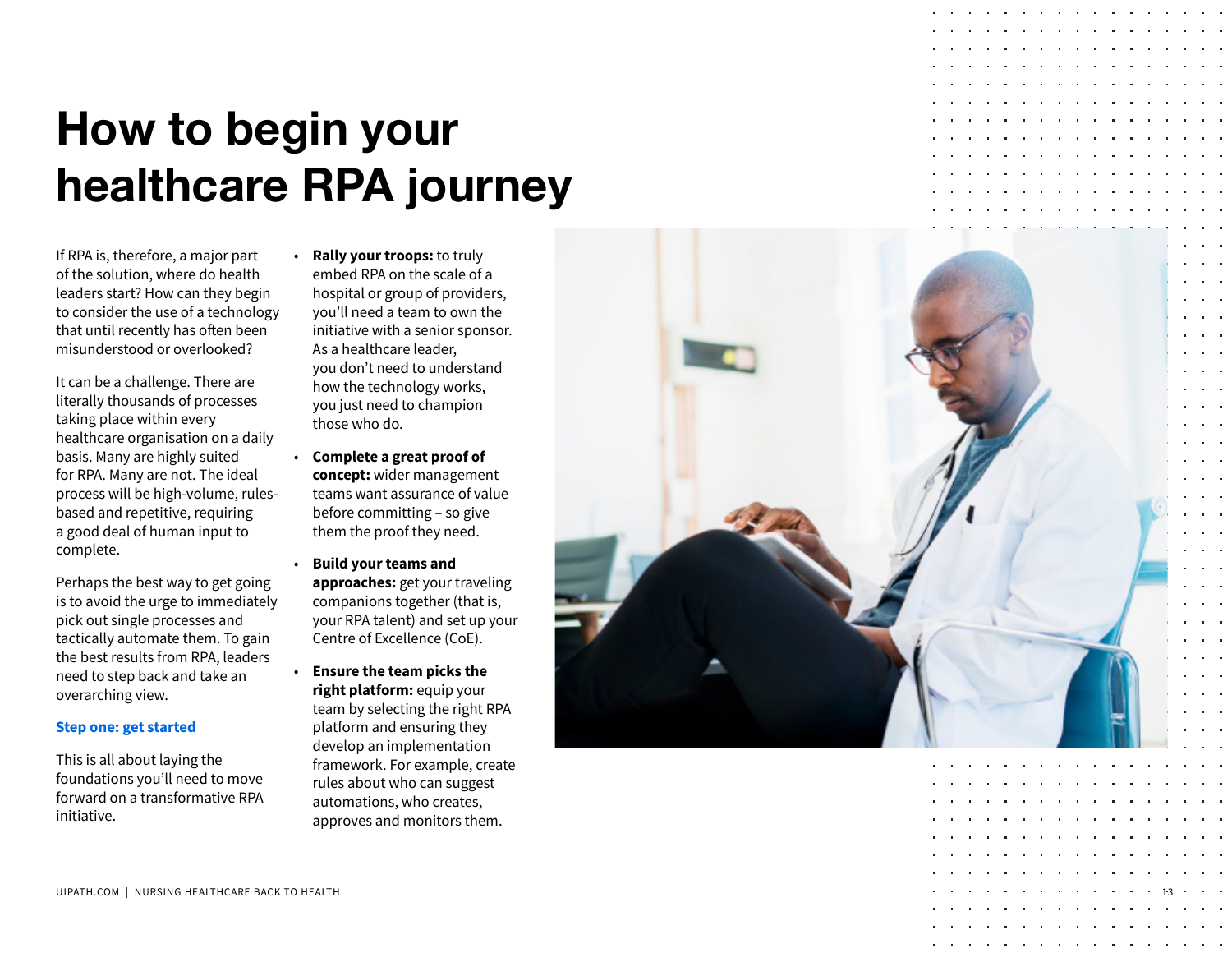- identify the best projects, as part of a strategic approach, and move on them.
- **Champion progress:** get management eyes on the program, and develop a scorecard to measure success.

#### **Step two: scale across the system**

In step two, you'll focus on top-down, crossenterprise opportunities where automation can fundamentally change how work gets done. • **Focus on big, top-down opportunities:**

- concentrate on using automation to transform core enterprise processes for the better.
- **Broaden RPA skills and capabilities:** bring on people who can handle complex automations and make use of "intelligent automation."
- **Expand capacity and throughput:** build capabilities to handle many projects and the ability to re-purpose automations.
- **Master continuous improvement:** build in learning loops, continuous testing, and a robust way to assess and improve performance.

#### **Step three: transforming the organisation**

This is when leaders can bring RPA to the desktop in order to transform everyday

work. RPA stops being something specialists do and becomes embedded across the organisation where there is a robot for every nurse, doctor or member of ancillary or management staff.

- **Give a robot to every person:** bring robots to everyone's desktop, so they can transform people's workdays, one task at a time.
- **Spread robot love:** help everyone fall in love with their new digital assistant through training and change management.
- **Build out your corps of citizen developers:** tap into people's desire to learn how to automate to expand your ability to capture day-to-day opportunities.
- **Get technology that loves democracy:**  make sure it can capture ideas from everywhere – while giving you control and governance.

Perhaps most importantly, healthcare leaders need to speak to peers who have started their own RPA journey to understand how best to go about it. After all, this is still a relatively new type of technology.

When asked about the secret to RPA success, Celie Løvslett, RPA Lead at Helse Vest is very clear. "From the very beginning we were very careful about building our competence. We spent around six months making sure that we had the correct operating model, process models, governance and testing in place. That meant when we came to move from proof of concept to production it was quite straightforward to scale our automations across processes, hospitals and the entire health region."

Within the hospitals covered by Helse Vest, there are many similar systems and processes. By creating a formal and centralised RPA function, the team has been able to quickly and cost-effectively reuse RPA processes across hospitals.

**UNIER A CONSIDER A CONSIDER A CONSIDER A CONSIDER A CONSIDER A CONSIDER A CONSIDERATE CONSIDERATION CONSIDER A CONSIDERATION CONSIDER A CONSIDERATION CONSIDER A CONSIDERATION CONSIDER A CONSIDERATION CONSIDER A CONSIDER** This focus on reuse is just one of the reasons that the RPA program has received the senior management buy-in that Celie believes has been an important element in their success. She says, "We've been able to show the clinical and IT teams what we can deliver. This has helped secure the support and focus of top management not just with our department but in all the hospitals that are part of Helse Vest."

In addition, RPA gave the clinical team a fast and viable approach to traditional integration methods. Celie explains, "Doctors and nurses are used to big integration projects taking years. With RPA, they can have something within a matter of weeks or months. They love the speed and agility with which we can automate processes."[31](#page-16-0)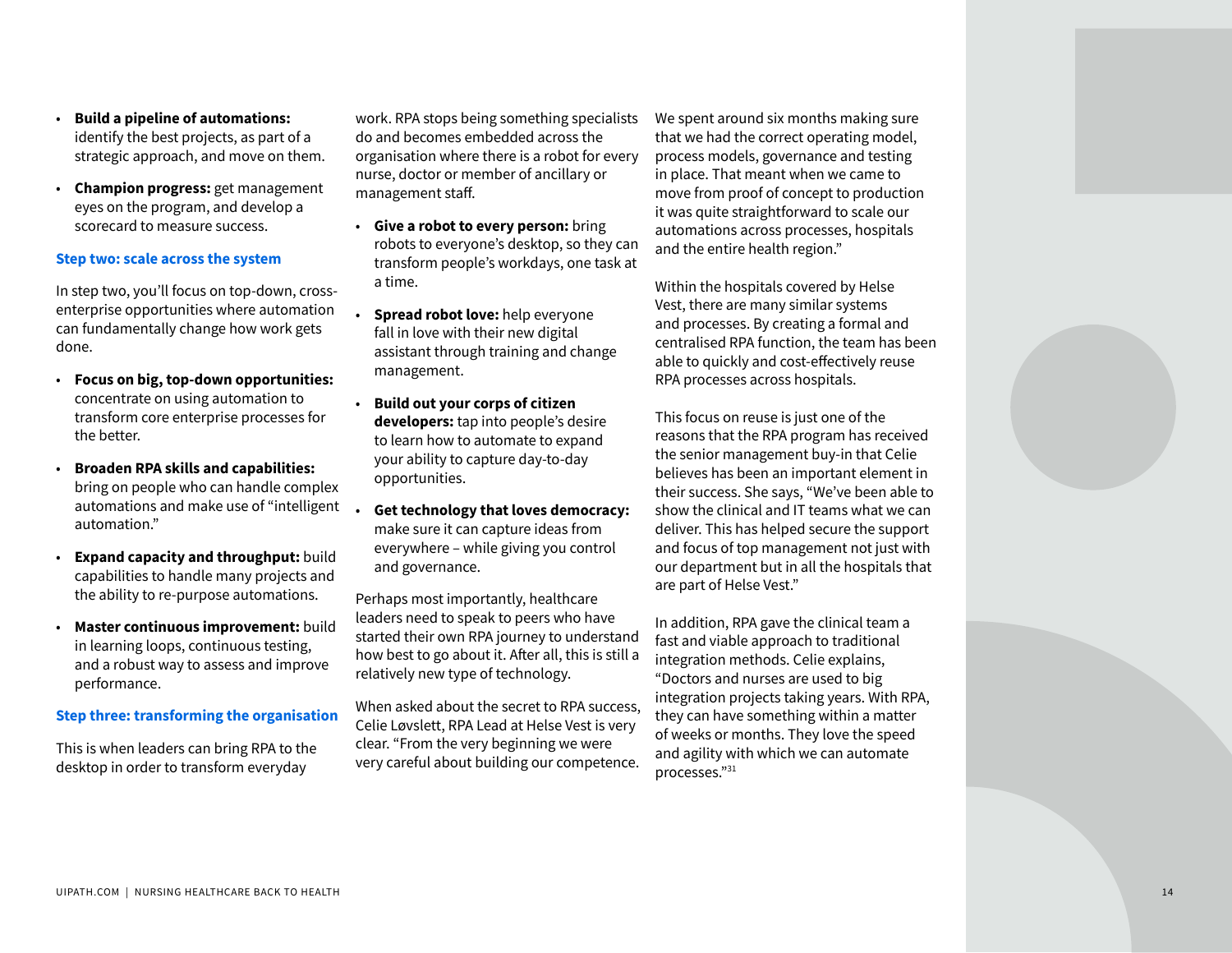## <span id="page-14-0"></span>Overcoming challenges

Of course, implementing a new technology that's as revolutionary as RPA can present challenges. With change comes resistance. But anything standing in the way of automation should be seen as a hurdle to be overcome rather than a barrier that's unsurpassable. To follow are some points of friction and how to approach them.

#### **"Robots are going to take our jobs"**

The Coronavirus pandemic has highlighted how limited NHS resources are. Trusts have used expensive agency staff to cover shortfalls for many years. RPA is not about replacing staff but augmenting them. The goal should be a digital assistant for every healthcare professional. The assistant not only removes mundane and repetitive tasks but also ensures that the professional has the right information and the right time to complete their roles. If staff correctly understand RPA, they will welcome it and the burden it lifts.

#### **"RPA is just a sticking plaster, we need a proper automation solution"**

For some reason, RPA is sometimes viewed as outside the IT portfolio. Healthcare IT departments often consider traditional automation and testing approaches as superior. However, traditional automation projects can be lengthy, costly and involve changes to underlying systems. For many processes, this is a hammer to crack a nut.

RPA allows effective automation to be built and deployed quickly without touching existing IT. RPA allowed new COVID-19 processes to be created from scratch in just days.

#### **"RPA will soon be out of date. Let's just wait for AI"**

RPA or AI is not a binary choice. Instead, RPA is an important stepping-stone to AI as it establishes the right technology structures, technology competencies and standardised business processes to adapt AI. It provides the scalable, highly secure and high-performance platform that AI capabilities can be integrated into. Moving from manual, repetitive processes directly to machine learning or other advanced AI tools can be challenging. RPA sets out a smooth transition path for NHS Trusts and other healthcare organisations.

#### **"The best way to achieve data interoperability is through APIs not RPA"**

Both RPA and Application Program Interface (API) provide a communications channel to move information between two or more systems. By interacting with applications like a human, RPA can open attachments, complete forms, capture and rekey data, update systems and create reports. RPA is especially good at handling interactions between legacy systems. This can be extremely valuable as Trusts

begin to digitally transform as it means they can implement new technologies without changing their existing systems. Implementing integration is much faster and requires less coding skill than choose to develop your own APIs or customise third party solutions.

#### **"RPA should never touch patient records, it's too risky"**

Patient data is not only vital for managing an individual's care, it also plays an important role in other ways: planning health services, improving diagnosis and treatment and evaluating the effectiveness of policies. GDPR has established strict guidelines for the use of Personal Health Information (PHI). RPA solutions enable the highest levels of security and privacy, including multi-layered authentication and authorisation, encryption and full auditability.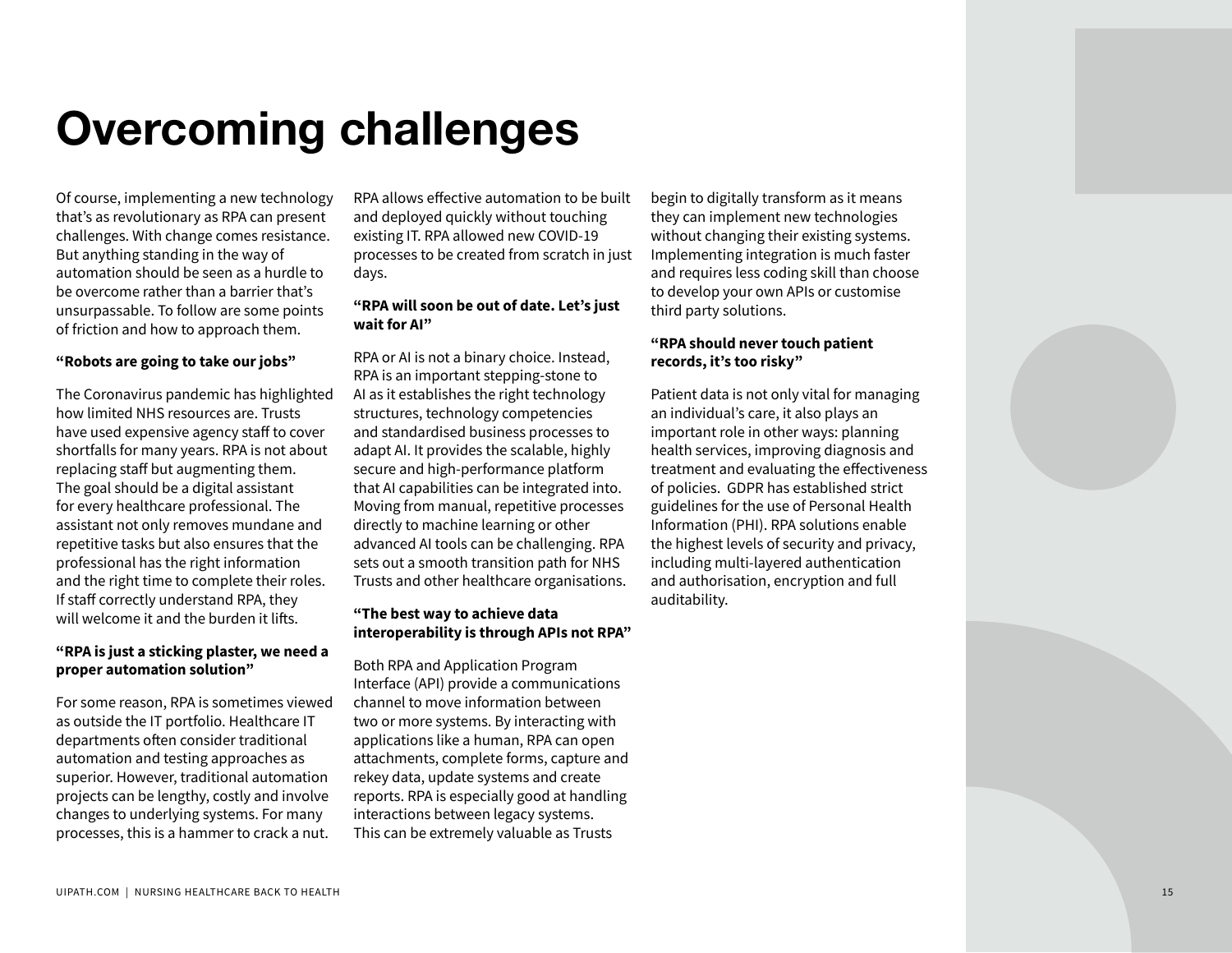## <span id="page-15-0"></span>Now is the time to automate

If having read this document you're still thinking RPA sounds complicated and difficult, it would be worth reconsidering the urgency with which healthcare systems need support. The situation may get worse before it gets better with new waves of infection still happening. Furthermore, a third of nurses are considering leaving the profession in the UK.[32](#page-16-0)

Many Brits will remember the words of nurse, Dawn Bilbrough, whose tearful video about panic buying at the start of the pandemic was seen by millions. As the anniversary of the lockdown dawned, she said the past year had been "relentless, incredibly traumatic and emotionally and physically exhausting." She's considering quitting.<sup>33</sup>

It's also important to remember that using automation puts you in very good company.

Its adoption has accelerated across every sector throughout the pandemic. In fact, more than two-thirds of businesses have deployed it in their response to the crisis with many surprising themselves with how agile they could be in doing so.[34](#page-16-0) 

With this in mind, now is the time to take action. Because RPA acts as a wiring mechanism that can retrieve data, complete forms, perform systematic tasks, and harness AI to understand unstructured data, learn processes, and enhance the achievement of humans working in the healthcare sector.

The primary impact of deploying RPA in this sector is that it reduces and often eliminates repetitive, mundane, manual tasks (which reduce cycle times) for staff, and it improves the interoperability between disparate systems to

close gaps in care and boost revenue cycle management, where applicable.

Healthcare organisations – whether private sector or public sector – should explore immediately the various tasks and processes that they can automate using RPA. With an estimated overall 60 per cent<sup>35</sup> of tasks that can be, it's in the interest of everyone that they do so.

In fact, it may be one of the key factors in nursing our healthcare systems back to health – however they operate and wherever they are.

We'd love to play a role in achieving this vital goal. If you'd like us to help, get in touch.

RPA may be one of the key factors in nursing our healthcare systems back to health - however they operate and wherever they are. UiPath can help. Get in touch with us to know more.